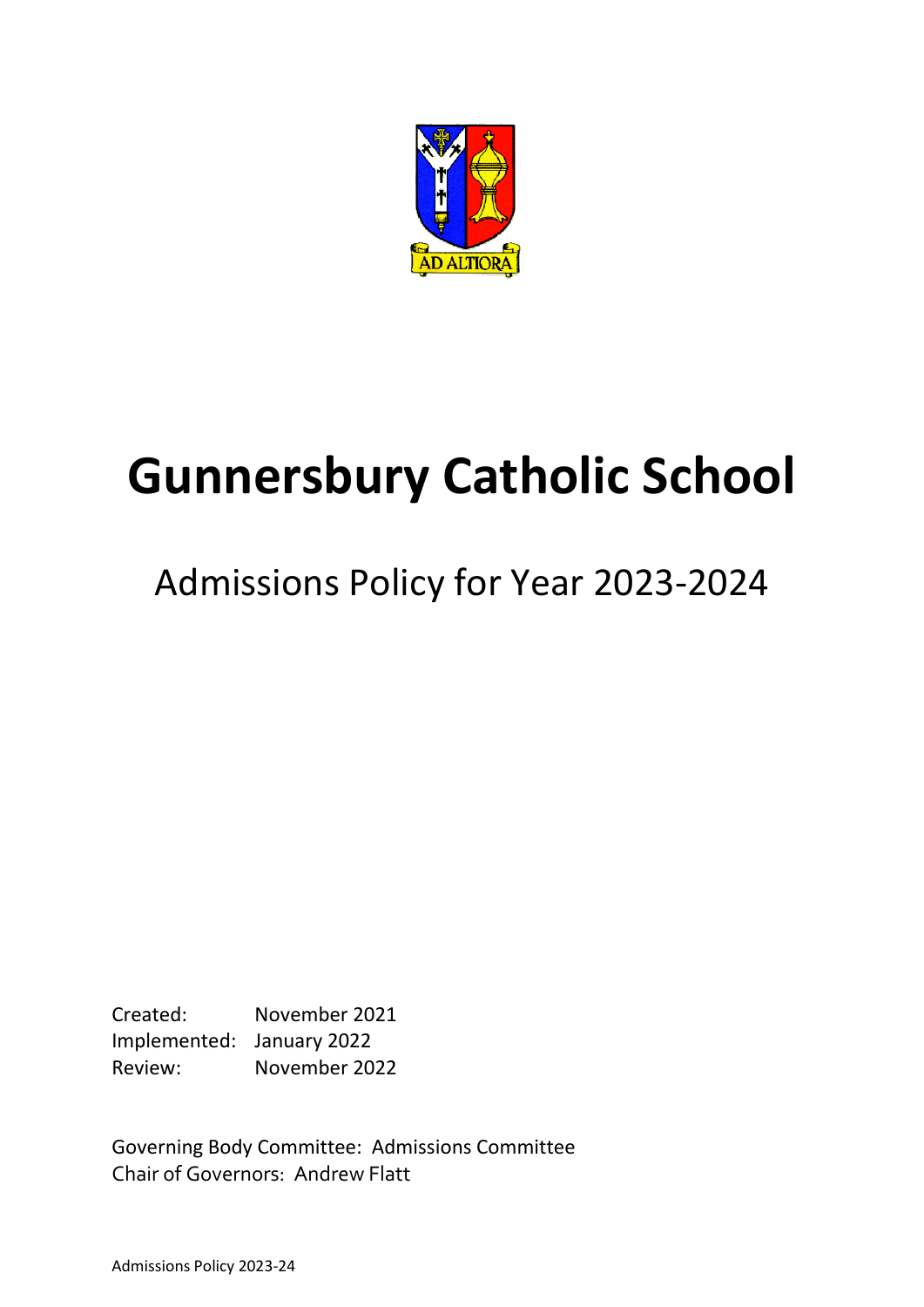## **GUNNERSBURY CATHOLIC SCHOOL**



## **ADMISSIONS POLICY FOR YEAR 2023-2024**

Gunnersbury is a voluntary aided Catholic School for boys under the trusteeship of the Archdiocese of Westminster (with girls admitted into the Sixth Form). We seek to provide a high quality Catholic education for all our pupils. As a Catholic school, Catholic doctrine and practice permeate every aspect of the School's activity. It is essential that the Catholic character of the School's education be fully supported by all families in the school. All applicants are therefore expected to give their full, unreserved and positive support for the aims and ethos of the school.

Gunnersbury Catholic School was established by the Catholic Church to provide education for children of Catholic families. Whenever there are more applications than places available, priority will always be given to Catholic children in accordance with the oversubscription criteria detailed in this policy. The school is conducted by its governing body as part of the Catholic Church in accordance with its trust deed and instrument of government, and seeks at all times to be a witness to Our Lord Jesus Christ.

Application for admission must be made to the applicant's home Local Authority (LA) on the Online Application Form **AND** to the School on the School's Supplementary Information Form (SIF). The closing date for the return of the SIF is **31 October 2022.** The final date for your local authority to receive the Online Application Form is **31 October 2022.** Notification of application outcomes will be sent out by the LA on **1 March 2023**. If you do not complete the School's Supplementary Information Form (SIF) and return it by the closing date, the governing body may be unable to consider your application under the faith criteria.

## **Year 6/7 Transfer**

The published admission number for the School is 184 pupils per year. Any admissions in excess of this limit will be detrimental to the quality of education provided, including impacting upon the welfare and safety of pupils within the school.

The 184 places shall be distributed across the following Deaneries:

|          |        |                               | Kensington &              |                         |                        |                      |
|----------|--------|-------------------------------|---------------------------|-------------------------|------------------------|----------------------|
| Hounslow | Ealing | All Other<br><b>Deaneries</b> | Chelsea &<br><b>North</b> | Hammersmith<br>& Fulham | Upper<br><b>Thames</b> | Grouped<br>Deaneries |
|          |        |                               | Kensington                |                         |                        |                      |
| 55       | 55     | Δ                             |                           | 17                      | 16                     | 30                   |

The Grouped Deaneries are: Brent, Marylebone, Harrow, Hillingdon, and from Southwark the Mortlake Deanery.

Your Parish Priest will be able to tell you which Deanery you live in and maps are available on the School Website www.gunnersbury.com (at the end of the Admissions Criteria link) and at the School.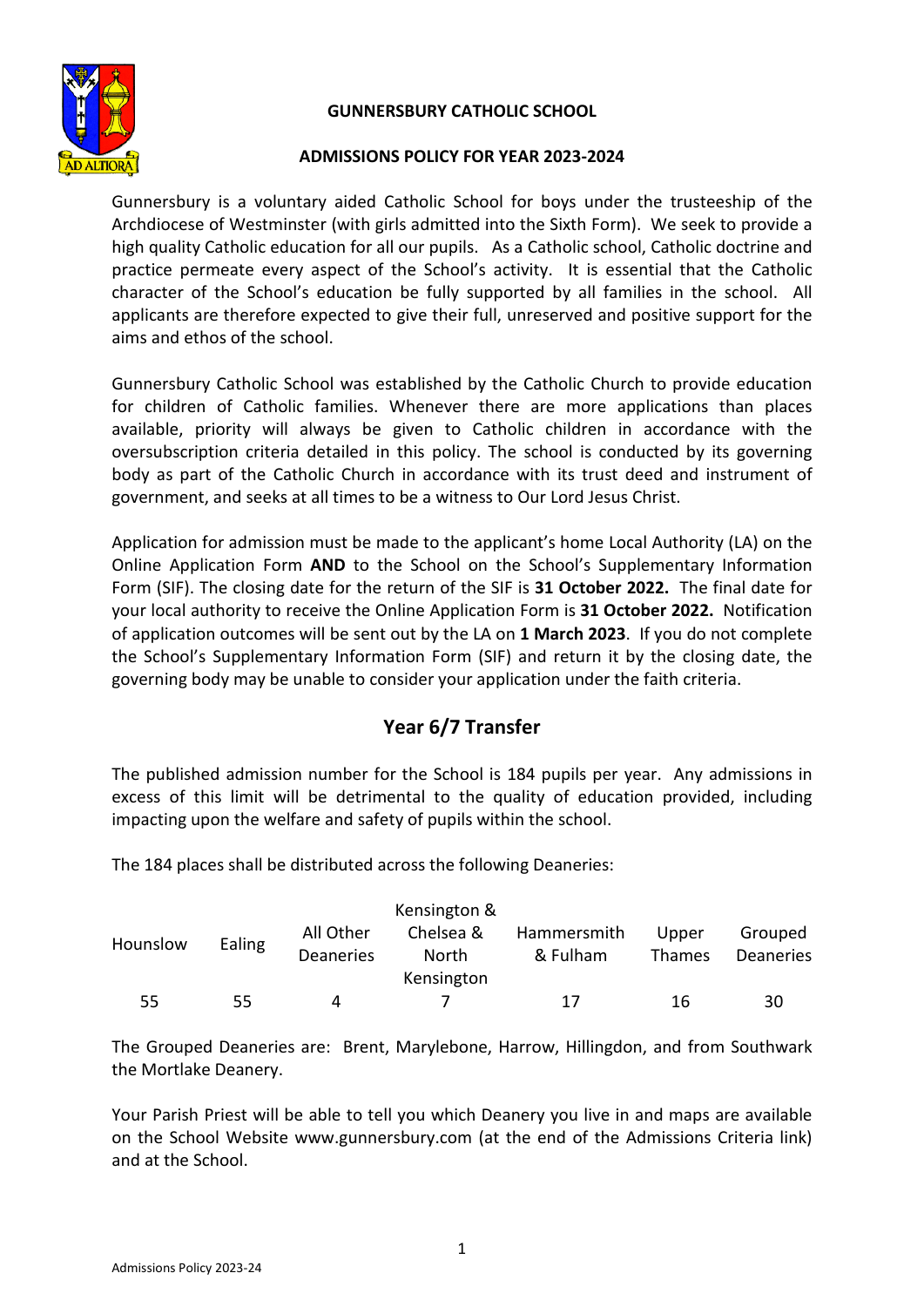## **Oversubscription Criteria**

Where there are more than 184 applications, applications shall be processed as follows:

**Category One:** Catholic 'looked after' children and Catholic children who have been adopted (including Internationally Adopted Previously Looked After Children), or made the subject to child arrangements orders or special guardianship orders immediately after having been looked after. (See Appendix 1 and 2)

## **Category Two:**

Baptised Catholic children with a Certificate of Catholic Practice. (See Appendix 2 and Appendix 3)

## **Category Three:**

Other Baptised Catholic children. (See Appendix 2)

**Category Four:** Other 'looked after' children and children who have been adopted (including Internationally Adopted Previously Looked After Children), or made the subject to child arrangements orders or special guardianship orders immediately after having been looked after. (See Appendix 1 and 2)

**Category Five:** Children from other Christian denominations including Eastern Orthodox. (See Appendix 4)

## **Category Six:** Any other applicants

Across the Deaneries Category One pupils shall be considered first, Category Two students second, Category Three students next and so on until finally any remaining places are allocated to Category Six pupils. In the event that all of the applicants from a Category within a Deanery should receive a place any remaining places shall be cascaded on to the next Deanery to be allocated to pupils of the same Category. Within the Grouped Deaneries 6 places are allocated to each of these five Deaneries. Surplus category places of a grouped deanery are cascaded in published order around the six grouped deaneries. In the event that the six grouped deaneries do not take up all of the available places for a particular category, these excess category places will then cascade on to the Hounslow Deanery and so forth.

Should there be insufficient places for each applicant of a specific Category priority shall be given within a Deanery on the following basis:

**Priority One:** Those with a sibling on roll in the school, or in the Sixth Form (not Sixth Form attendees from our Consortium Schools – Appendix 6) who will be attending Gunnersbury at the time of admission.

**Priority Two:** Children with a parent employed by Gunnersbury Catholic School for two or more years at the time of application.

**Priority Three:** Those whose home address (Appendix 5) is closest to the School. Applicants' proximity to the school is determined by the local authority whose systems establish the distance from home to school using the **'walking route'** as detailed on the local authority's guidance below: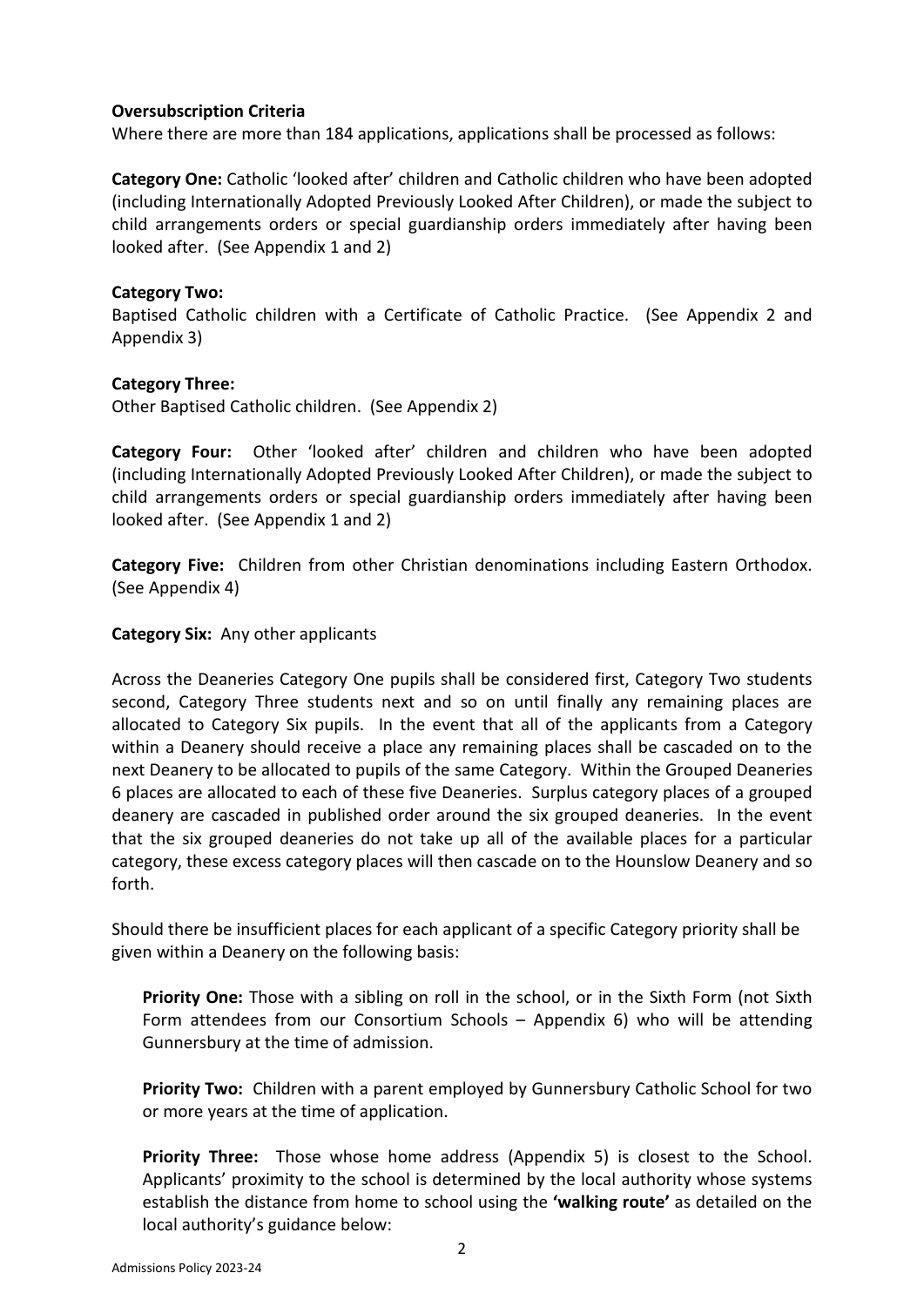In order to be fair to all applicants, Hounslow has a standard method of measuring the home to school distance. For all schools where the Local Authority (LA) is the Admissions Authority (AA) for the school and any schools where the Admissions Authority (the Governing Body) has a policy to use the LA's measuring system, the walking route is measured by using a geographical information system.

It starts from a "seed point" which is a point of measurement in the footprint of the home address. The seed point is provided by the Local Land and Property Gazetteer (LLPG) from information compiled by the Local Authority or from the National Land Property Gazetteer (NLPG) for addresses outside our borough.

From the seed point, the route firstly connects to the nearest node of the digitised network. It will always measure using the centre of the road nearest to this point even if your home address is on the corner of two roads. The positioning of front doors, driveways and back gates are not relevant to the route or the measurement and are not programmed to be used by the measuring system. The digitised network is constructed from road data supplied by Ordnance Survey called OS Mastermap Highways Network. OS Mastermap Highways Network has been accurately digitised to measure along the centre of the road, the LA has no control over how OS digitise the road and footpath network.

The network starts from the seed point in the property provided as the child's address and continues by the walking route to the nearest of the school gates which is used by pupils to enter the school grounds. Where blocks of flats are treated as one address, priority will normally be given to the lowest flat number. If the distances are equal, a place will be allocated by drawing lots in the presence of an independent witness.

The walking route is established using an algorithm within the software used by the LA. This software is called Mapx and is produced by MapInfo. This programme integrates with the LA's database (Synergy/School Admissions Management) which is supplied by Servelec Education Ltd [\(www.servelec.co.uk\).](http://www.servelec.co.uk)./)

Other measuring systems may give a different measurement but the Local Authority cannot take a measurement from another measuring system

Where the final place is offered to a child who has a twin/triplets etc. applying for a place in the same school year, each of these will be admitted.

In the event of a tie-break situation, where two or more applicants for the last remaining place/s, have equal priority with equal distance measurements, lots will be drawn to determine which applicant should be offered the place.

## **Children educated out of their chronological age group**

Parents may request that their child be educated out of his/her chronological age group. Such requests must be made in writing to the Chair of Governors during the autumn term in the year of application, i.e. **Sept – Oct 2022.** Governors will consider each request on its own merits and permission will only be given in exceptional circumstances. When the application is made, it will be ranked with all the other applications and no further exceptions will be given. A statutory right of appeal will be given upon refusal if no place has been offered in any school year.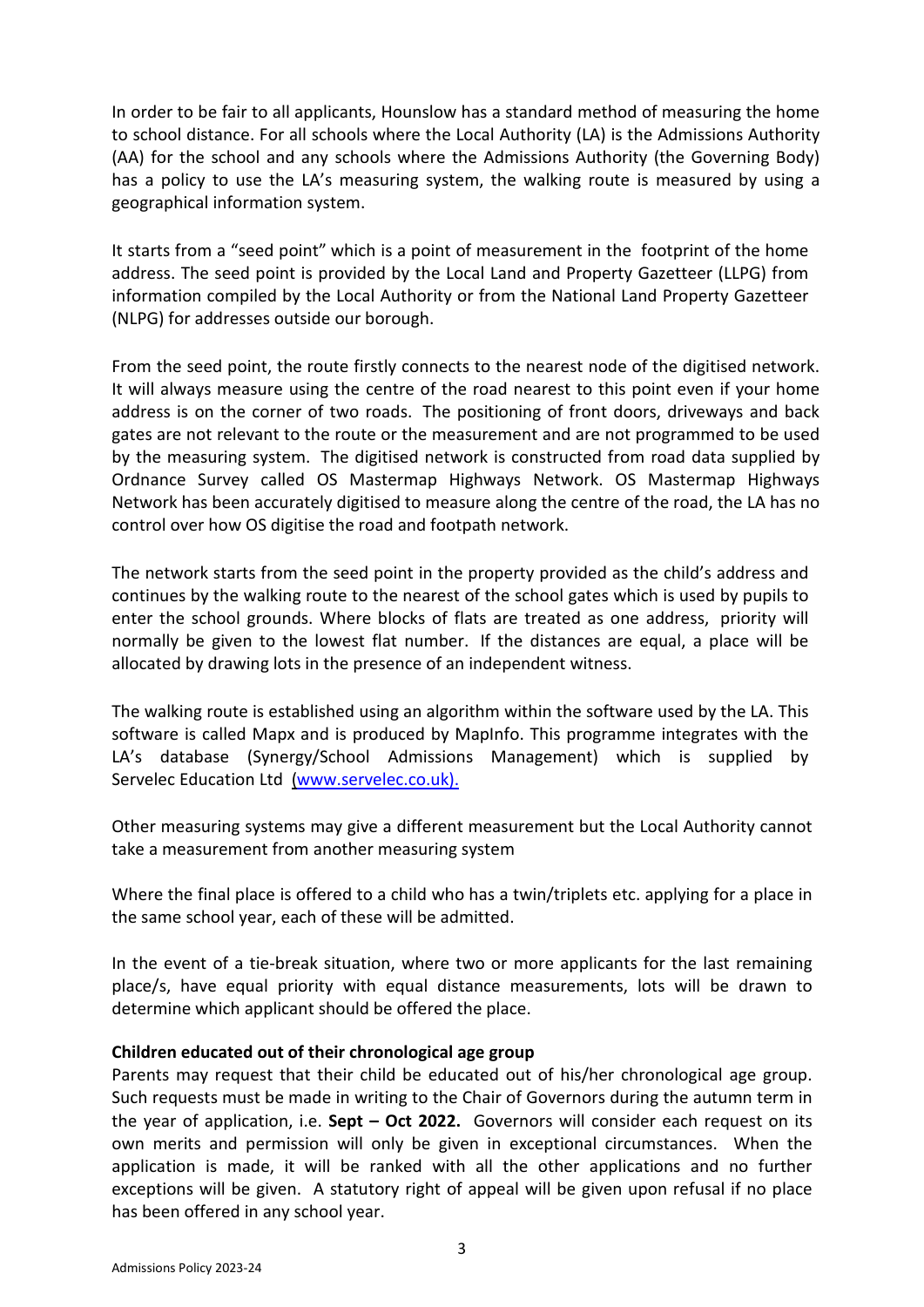## **Educational Health and Care (EHC) Plans**

The admission of pupils with an Education Health and Care Plan (EHC) is dealt with by a completely separate procedure. Details of this separate procedure are set out in the Special Educational Needs Code of Practice. If your child has an EHC plan you must contact your local authority SEN officer. Children with this school named in their EHC Plan will be admitted to the school.

## **How Places Were Offered Last Year**

The School has been oversubscribed in the last few years and no offers have been made beyond Category 2.

## **Right of Appeal**

Applicants who are not offered a place at Gunnersbury have a right of appeal to an Independent Appeals Committee, in accordance with the School Standard and Framework Act 1998. Details of the procedure can be obtained from the School's Admissions Secretary.

## **Fair Access Protocols**

The school is committed to taking its fair share of Catholic children who are vulnerable and/or hard to place, as set out in locally agreed protocols. Accordingly, outside the normal admissions round the governing body is empowered to give absolute priority to a child where admission is requested under any local protocol that has been agreed by both the Diocese and the governing body for the current school year. The governing body has the power even if admitting the child would mean exceeding the published admission number.

## **Waiting List**

In addition to their right of appeal, unsuccessful candidates at Year Six into Year Seven transfer will be offered the opportunity to be placed on a waiting list. This waiting list will be maintained in order of the oversubscription criteria above. If a place is returned to the school it will be offered to the next child on the Waiting List from the Deanery to which the place was returned. The Pan London Adjudicator has agreed that families who did not put Gunnersbury as one of their preferences in October are able to make a second application after offers have been made by the Local Authority. Each second application will be considered by the Governors under the Admissions Criteria and the child's name placed on the waiting list appropriately. A child's position on the waiting list within each Deanery will change if parents withdraw their child's name from the list or if names are added at a later stage. The waiting list will be held until 31 August 2023. Parents will be contacted in August 2023 to see if they wish to remain on the waiting list until 31 December 2023. After December 2023 they will need to make an in-year application.

## **Sixth Form Admissions**

In addition to places reserved for the School's own pupils, the governors propose to admit a minimum of 15 external students annually to its Sixth Form, provided that they meet the required, School determined, academic qualifications for their chosen course. The course entry requirements may be found within the prospectus packs. The School welcomes applications to the 6<sup>th</sup> Form from pupils, boys and girls, from other institutions.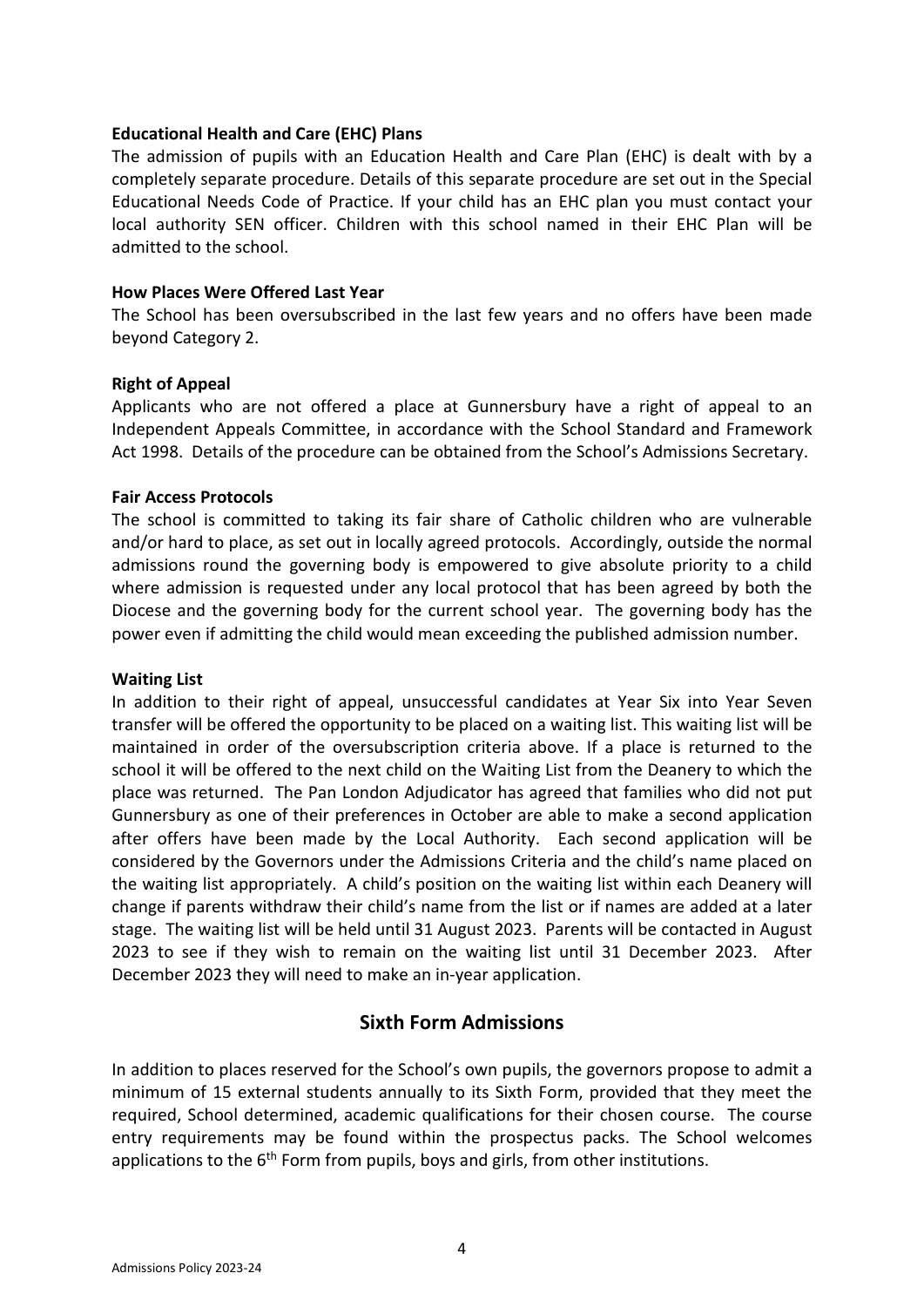Application must be made on the Sixth Form application Form and an offer of a Sixth Form place is conditional on the school being able to provide a course suited to the applicant's age, ability, aptitude and educational needs. In the event of more applicants meeting the requirement for entry than places available the main school oversubscription categories and priorities will be invoked.

## **In-Year Admissions**

In Year Admissions are made directly to the School. Applicants should contact the School office. The in-year Supplementary Application form and Certificate of Catholic Practice Form will be given to the applicant. If there are places available the pupil shall be allocated a place by the Governing Body. In the event that there are more applicants than places then priority shall be given to pupils in accordance with the over subscription method used to prioritise applications for Year 6/7 Transfer. Applicants must also complete the Local Authority Secondary In-Year Online Application Form which should be returned to Hounslow Local Authority. Notification of the outcome of the application will be made by the Local Authority.

The opportunity to be placed on a waiting list shall also be given. The waiting list is prioritised according to the over subscription criteria. At the end of an academic year those applicants wishing to remain on the waiting list must make an in-year application with the Local Authority.

A child's position on the waiting list will change if parents withdraw their child's name from the list or if names are added at a later stage. If a vacancy should arise in the admission year group, the School will make an offer to the parent of the child whose name is at the top of the waiting list for that year group.

Families of In-Year applicants may appeal the decision not to allocate their child a place at Gunnersbury Catholic School. Appeals are initiated by writing to the School's Admissions Secretary.

## **Appendices**

## **Appendix 1**

**Looked after** child has the same meaning as in S.22 of the Children Act 1989, and means any child in the care of a local authority or provided with accommodation by them (e.g. children with foster parents at the time of making an application to the school).

**Adopted Child -** For the purposes of this policy, an adopted child is any child who has been formally adopted from care and whose parent/guardian can give proof of legal adoption.

**Child Arrangements Order -** A child arrangements order is an order under the terms of the Children Act 1989 s.8, settling the arrangements to be made as to the person with whom the child is to live. Children 'looked after' immediately prior to the granting of the order qualify under this category.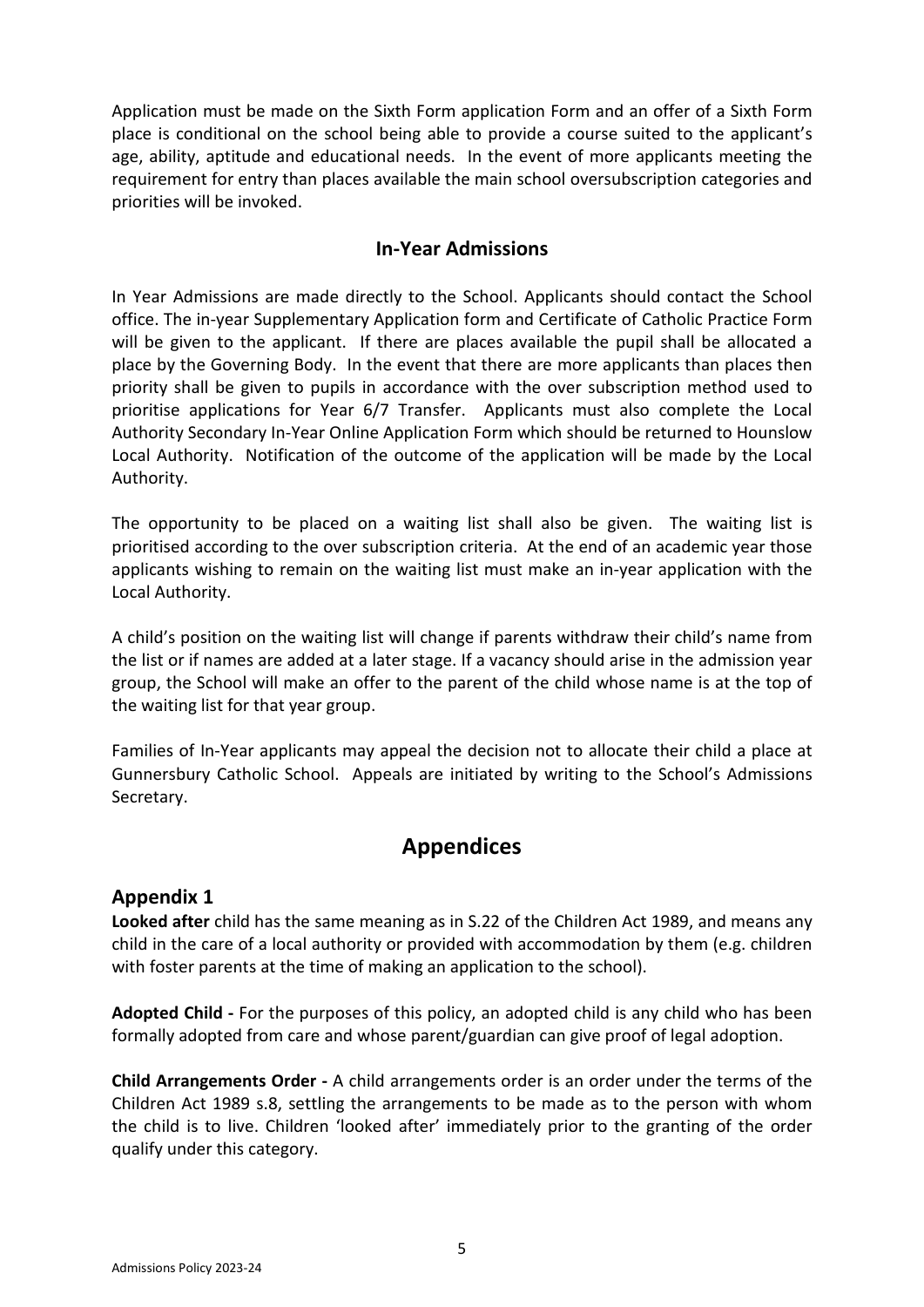**Special Guardianship Order -** A special guardianship order is an order under the terms of the Children Act 1989, s.14A, appointing one or more individuals to be a child's special guardian(s). Children 'looked after' immediately prior to the granting of the order qualify under this category.

## **Internationally Adopted Previously Looked After Children (IAPLAC)**

Children who appear (to the admission authority) to have been in state care outside of England and ceased to be in state care as a result of being adopted.

## **Appendix 2**

'Catholic' means a member of a Church in full communion with the See of Rome. This includes the Eastern Catholic Churches. This will normally be evidenced by a certificate of baptism in a Catholic Church or a Certificate of Reception into the full communion of the Catholic Church. For the purposes of this policy, it includes a looked after child who is part of a Catholic family where a letter from a priest demonstrates that the child would have been baptised or received if it were not for their status as a looked after child (e.g. a looked after child in the process of adoption by a Catholic family).

For a child to be treated as Catholic, evidence of baptism or reception into the Church will be required. Those who have difficulty obtaining written evidence of baptism should contact their Parish Priest who, after consulting with the Diocese, will decide how the question of baptism is to be resolved and how written evidence is to be produced in accordance with the laws of the Church.

## **Appendix 3**

Certificate of Catholic Practice' means a certificate issued by the family's parish priest (or the priest in charge of the church where the family attends Mass) in the form laid down by the Bishops' Conference of England and Wales. It will be issued if the priest is satisfied that at least one Catholic parent or carer (along with the child, if he or she is over seven years old) have (except when it was impossible to do so) attended Mass on Sundays and holy days of obligation for at least five years (or, in the case of a child, since the age of seven, if shorter). It will also be issued when the practice has been continuous since being received into the Church if that occurred less than five years ago. It is expected that most Certificates will be issued on the basis of attendance. A Certificate may also be issued by the priest when attendance is interrupted by exceptional circumstances which excuse from the obligation to attend on that occasion or occasions. Further details of these circumstances can be found in the guidance issued to priests [\[http://rcdow.org.uk/education/governors/admissions\]](http://rcdow.org.uk/education/governors/admissions) by RCDOW.

## **Appendix 4**

**"Children of other Christian denominations"** means: children who belong to other churches and ecclesial communities which, acknowledging God's revelation in Christ, confess the Lord Jesus Christ as God and Saviour according to the Scriptures, and, in obedience to God's will and in the power of the Holy Spirit commit themselves: to seek a deepening of their communion with Christ and with one another in the Church, which is his body; and to fulfil their mission to proclaim the Gospel by common witness and service in the world to the glory of the one God, Father, Son and Holy Spirit. An ecclesial community which on principle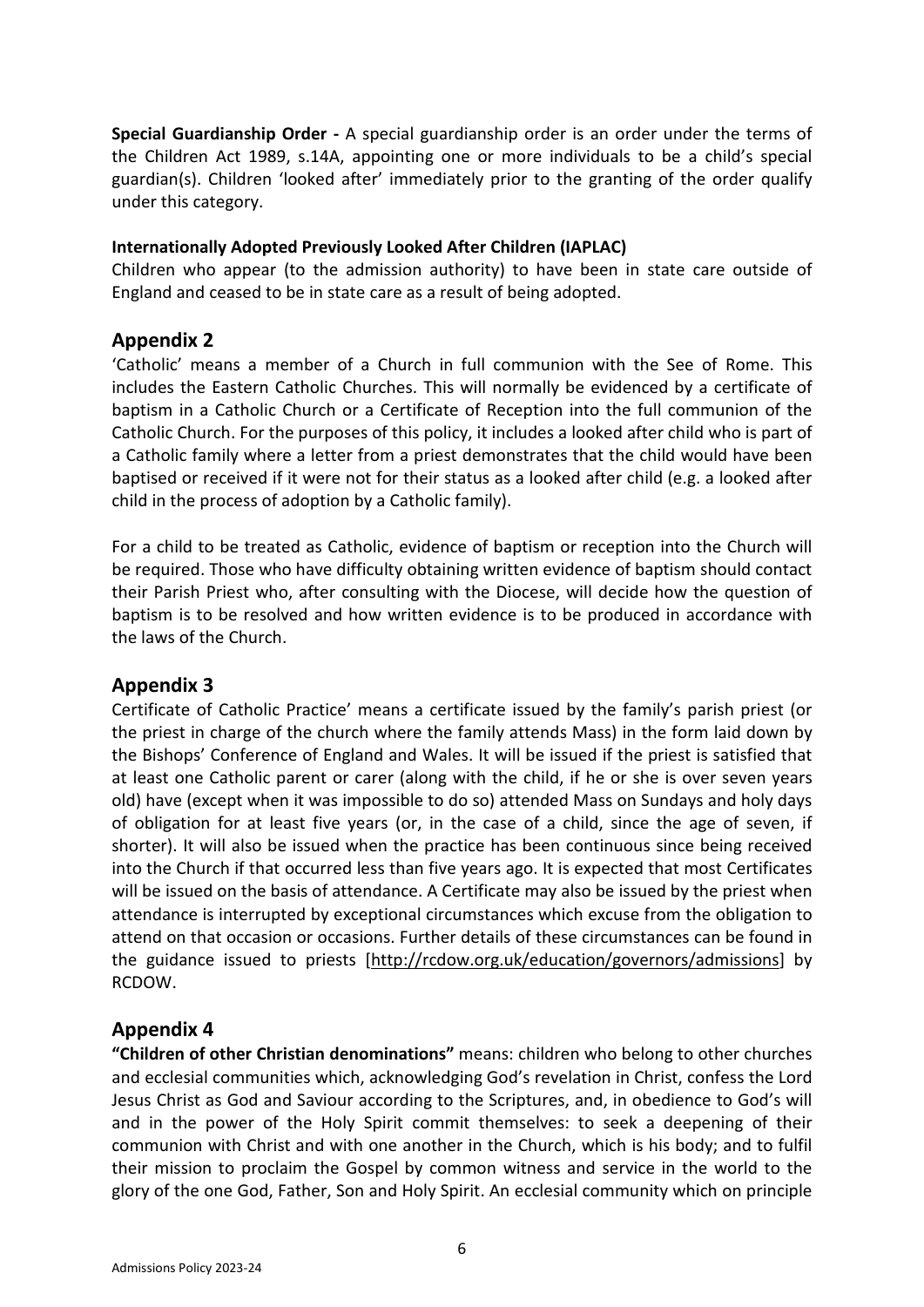has no creedal statements in its tradition, is included if it manifests faith in Christ as witnessed to in the Scriptures and is committed to working in the spirit of the above.

All members of Churches Together in England and of CYTÛN are deemed to be included in the above definition, as are all other churches and ecclesial communities that are in membership of any local Churches Together Group (by whatever title) on the above basis.

## **Appendix 5**

**Home Address:** The address used in an application must be that where an adult or adults with legal responsibility for the child live, as described in the admissions policy. However, we may not use this if we consider it to be an address of convenience.

All school admission applications are subject to address checks to ensure school places are allocated fairly and in accordance with published admission arrangements. These checks may be made using council systems, agencies, fraud departments, other education settings, or other resources available to us. Applicants may also be asked to provide additional evidence to support their application.

We will not accept possible future addresses as a basis for allocating school places. If you move after submitting your application you must inform the School Admissions Team within two weeks of your move so that your application is considered using the correct address for school admission purposes.

It is for the home Local Authority to determine if, on the balance of probability, the address given on an application is a child's normal place of residence or is considered to be an address of convenience. Some examples of circumstances which may be considered an address of convenience are:

- using the address of a relative, friend, childminder or business
- using the address of a parent with whom the child spends the minority of the week \* see shared or joint residence
- purchasing a new property or renting accommodation and using this address in order to gain a school place, whilst continuing to own or rent an alternative property.
- owning a property which is or has previously been used as your home address and applying from another address in order to gain a school place, but still retaining ownership of the initial property
- use of a local address whilst the child lives overseas \* see applications from abroad

In making a decision, the following factors will be taken into account alongside any evidence seen during the address checking process:

- the preference schools and if they are oversubscribed
- if the address being used gains an advantage in the admissions process
- the distance of the properties to the preference schools
- the length of time the arrangement has been in place
- current education providers and services working with the family
- any state benefits in payment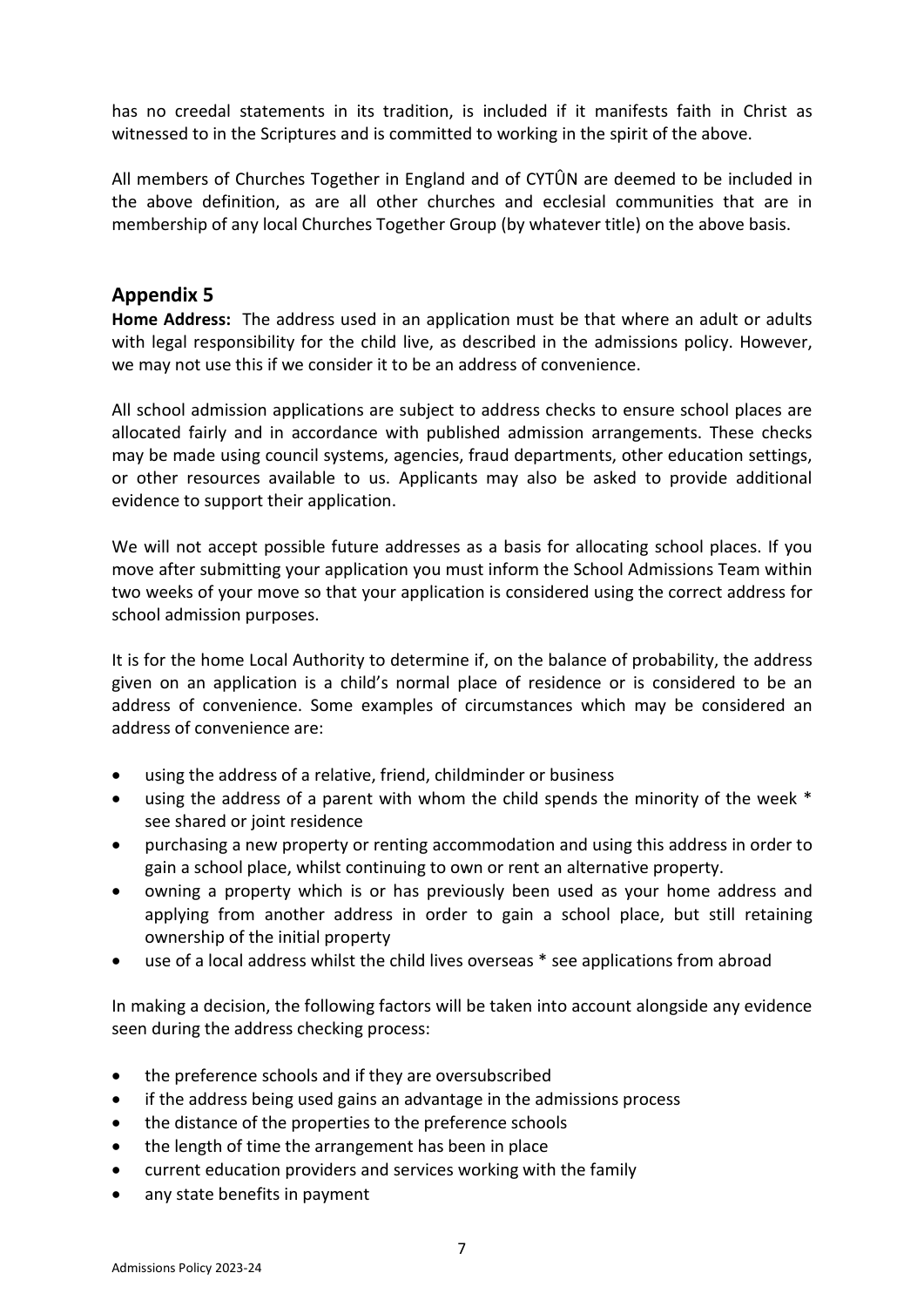If an address of convenience is found to have been used, the home Local Authority will determine the address to be used based on the evidence found in their investigations. Where this address or preference schools fall within another Local Authority, they may be consulted in the decision.

If a fraudulent address or address of convenience is found to have been used after the allocation of places, any offer made will also be withdrawn, and this may be the case even if your child has started at the school.

If you are not registered to pay council tax, either because you are not liable or have recently moved, you will be asked to provide:

• A mortgage statement/tenancy agreement

## **and two of the following:**

- Recent utility bill gas/electricity/water/ TV licence
- Credit card statement
- Driving licence
- Entitlement to benefits letter e.g. Child Benefit (pages 1&2)/Child tax credit/Housing benefit/Income support/
- Jobseekers allowance
- Inland Revenue document
- Pay slip/P45/P60 (not more than 1 of these)
- Car/House Insurance certificate
- NHS medical card/GP registration
- Electoral register
- A letter confirming placement at your address from Social Services/National Asylum Support Service/United Kingdom Border Agency/Housing Department.

Any proof of address provided must show **the full name and match the details provided at the time of application.**

Any supporting information not in English language must be accompanied by a certified translation.

If we are not satisfied with the documentation provided, we reserve the right to ask for additional evidence of the address used for your application.

## **Shared or joint residency (through Shared Care and 'Lives with' Orders)**

Where a child lives with parents with shared parental responsibility, each for part of a week, the address where the child lives is determined using a joint declaration from the parents stating the pattern of residence. The declaration (including the addresses of both parents) must be submitted at the time of making the original application.

If a child's residence is split equally between both parents, then parents will be asked to determine which residential address should be used for the purpose of admission to school. If no joint declaration is received and the residence is split equally by the closing date for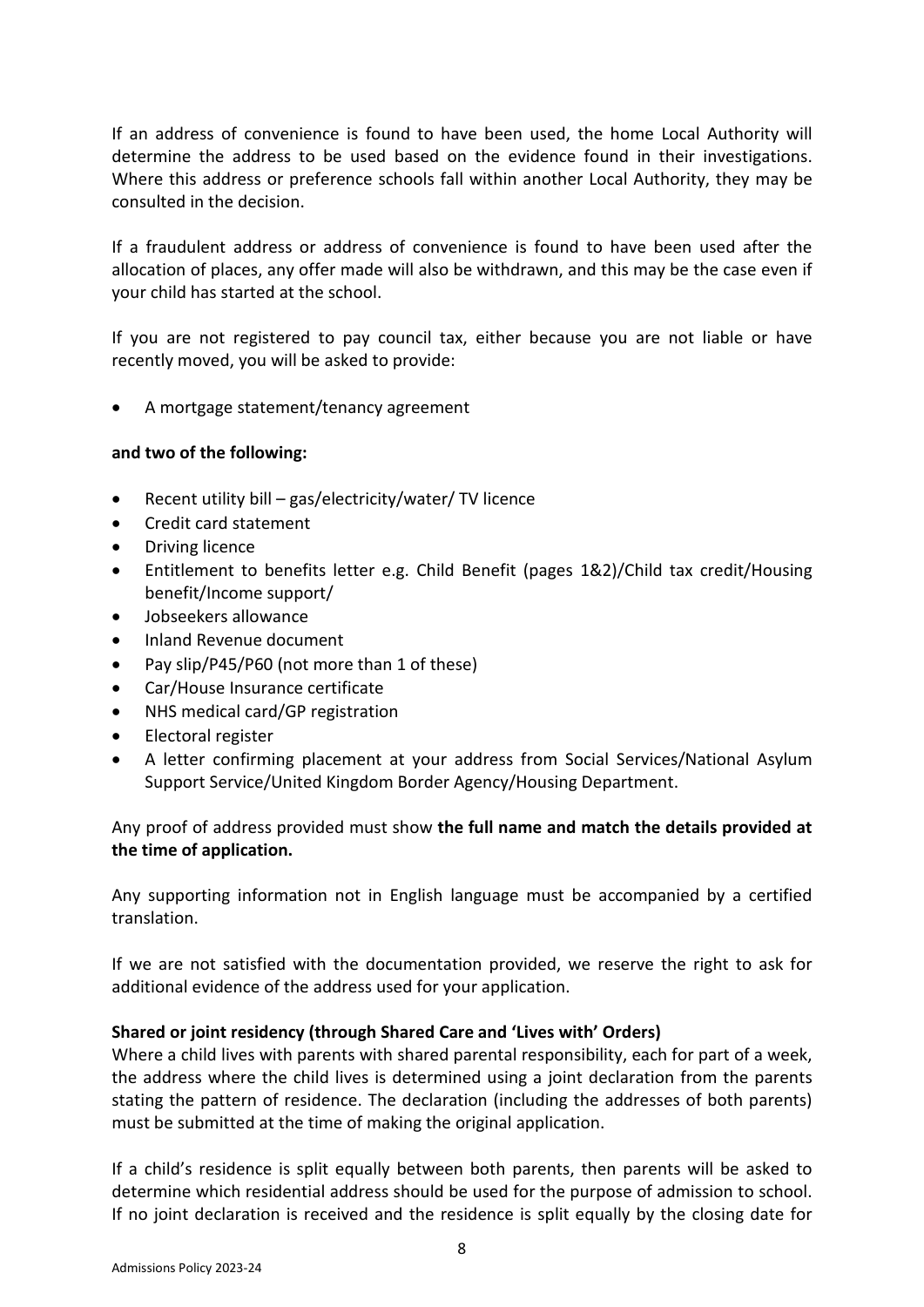applications, Hounslow will consider the address of the parent who is in receipt of Child Benefit or if Child Benefit is not being received, the address at which the child is registered with a doctor (GP.) You must send us a copy of your latest benefit entitlement notice or your child's medical card. We may also ask for further evidence if required.

If the residence is not split equally between both parents then the address used will be the address where the child spends the majority of the school week. It is for the home Local Authority to determine the address to be used for the allocation of a school place.

## **Applications from abroad**

This policy does not apply to Crown Servants, who are dealt with under the statutory provisions of the School Admissions Code \* see Members of UK Armed Forces and Crown Servants.

Applications with an overseas address will not be accepted for processing unless we are satisfied that there is evidence of a link to an address in the named Deaneries of our policy. Such a link should satisfy the terms under the child's home address, and must **not** be the address of a friend, relative or other address of convenience unless there is evidence it will be a permanent arrangement. It is for the Admissions Authority to determine whether there is a link to an address.

Where we are satisfied that there is evidence of a link to an address to a named Deanery, we will also need to be satisfied that the child will be resident at the address used on the application on or before the date of admission (1 September 2023.) Evidence must be submitted to verify this. Evidence might include

- Booked flights
- End of lease /notice to tenants in property
- Start of employment contract in London/SE area
- End of employment contract abroad

Whilst your child is resident abroad, the link address will not be used for allocation of a school place. This will be updated once your child returns to the UK. If you do not return to the linked address by 1 September 2023, Hounslow will withdraw the application and any offer made.

Parents should ensure that their child has a right of abode or the conditions of their visas otherwise permit them to access a state-funded school.

## **Appendix 6**

## **Members of the UK Armed Force and Crown Servants**

Applications will be accepted for children of families of UK Service Personnel and Crown Servants. Families of UK Service Personnel and other Crown servants are subject to frequent movement within the UK and from abroad. An official letter from the MOD, FCO or GCHQ should be submitted with the application detailing relocation date and a unit postal address or quarters in Hounslow and we will arrange for that address to be used throughout the admission process.